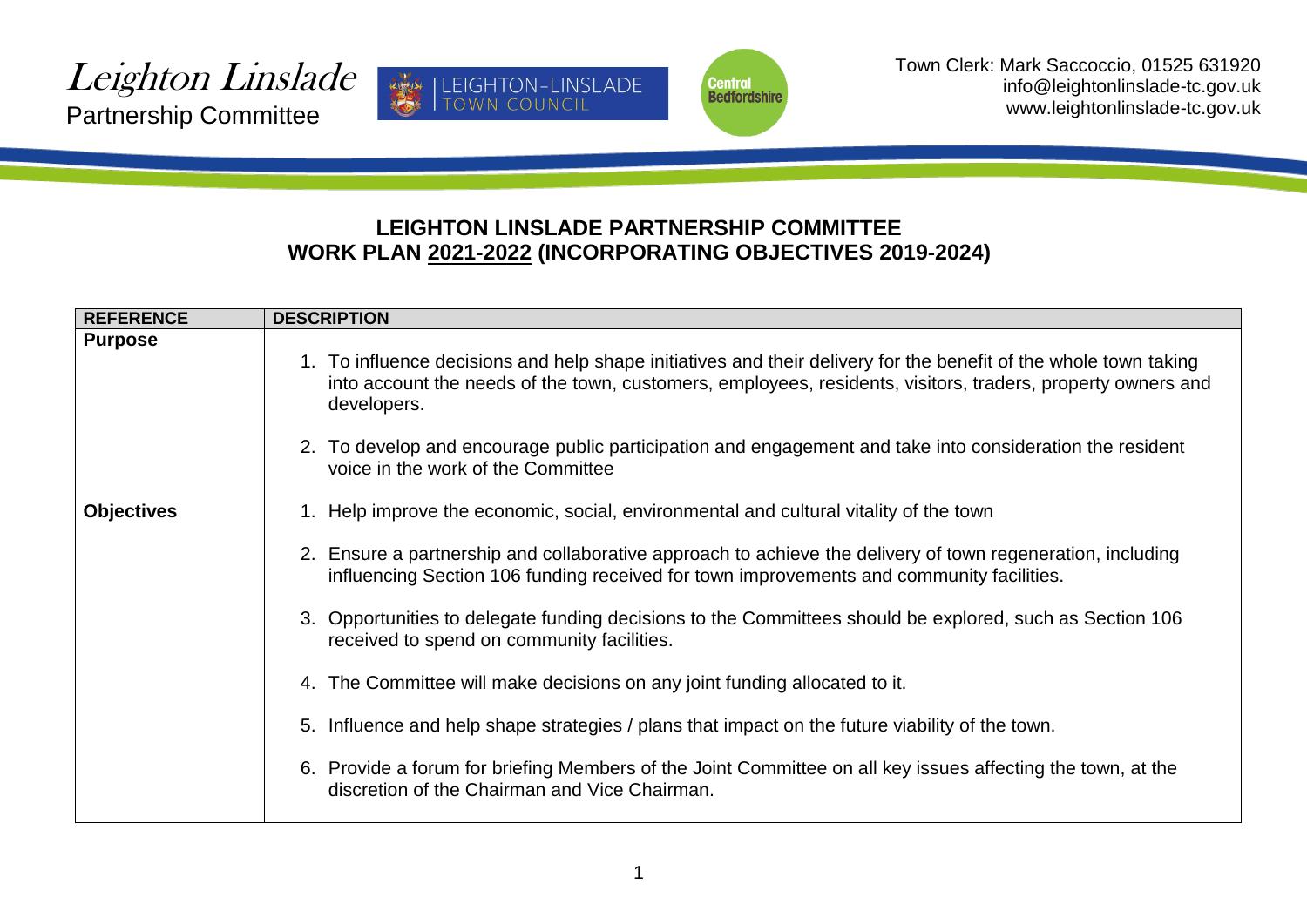| 7. Make recommendations on strategically significant projects to the relevant Council's decision-making<br>committees, including Committees of the Town Council. |
|------------------------------------------------------------------------------------------------------------------------------------------------------------------|
| 8. Develop and maintain joint branding of communication, agendas and minutes.                                                                                    |
| To enable communities to discuss services and influence decisions at the local level as to how these services<br>9.<br>are delivered.                            |
| 10. To provide a forum for two-way communication about public service delivery and the implementation and<br>effectiveness of policies affecting the town.       |
| 11. Promote resilience by encouraging communities to do more for themselves and champion local solutions.                                                        |
| 12. Consider the ways in which proposals and initiatives can help to advance equality of opportunity, eliminate<br>discrimination and foster good relations.     |
|                                                                                                                                                                  |

| <b>Meeting Date</b>              | <b>Regular Updates</b>                                                                                                                           | <b>Work Plan 2021-2022</b>                                                                                                                                                                                                   |
|----------------------------------|--------------------------------------------------------------------------------------------------------------------------------------------------|------------------------------------------------------------------------------------------------------------------------------------------------------------------------------------------------------------------------------|
| 17 June 2021<br><b>CANCELLED</b> | <b>Business update</b><br>Community Forum update<br>MTRF update<br>Enabling Delivery in L-L<br>(Land South of the High<br>Street)<br>Taxis       | <b>CBC</b> update<br>Partnership Project list - proposal for review or new draft list (LLTC) - deferred.<br>South Side Task and Finish Group informal update - informal update shared by email                               |
| 9 September                      | Business update<br><b>Community Forum update</b><br>MTRF update<br>Enabling Delivery in L-L<br>(Land South of the High<br><b>Street</b><br>Taxis | Place Delivery inc. Welcome Back Fund, Land East, Hockliffe Rd Care Home Facility,<br>Development delivery and High Street.<br>South Side Task and Finish Group update<br>Central Beds College (update on current provision) |
| 2 December                       | <b>Business update</b><br>Community Forum update                                                                                                 | <b>CBC Update</b><br><b>Community Forum Youth Survey outcomes</b>                                                                                                                                                            |